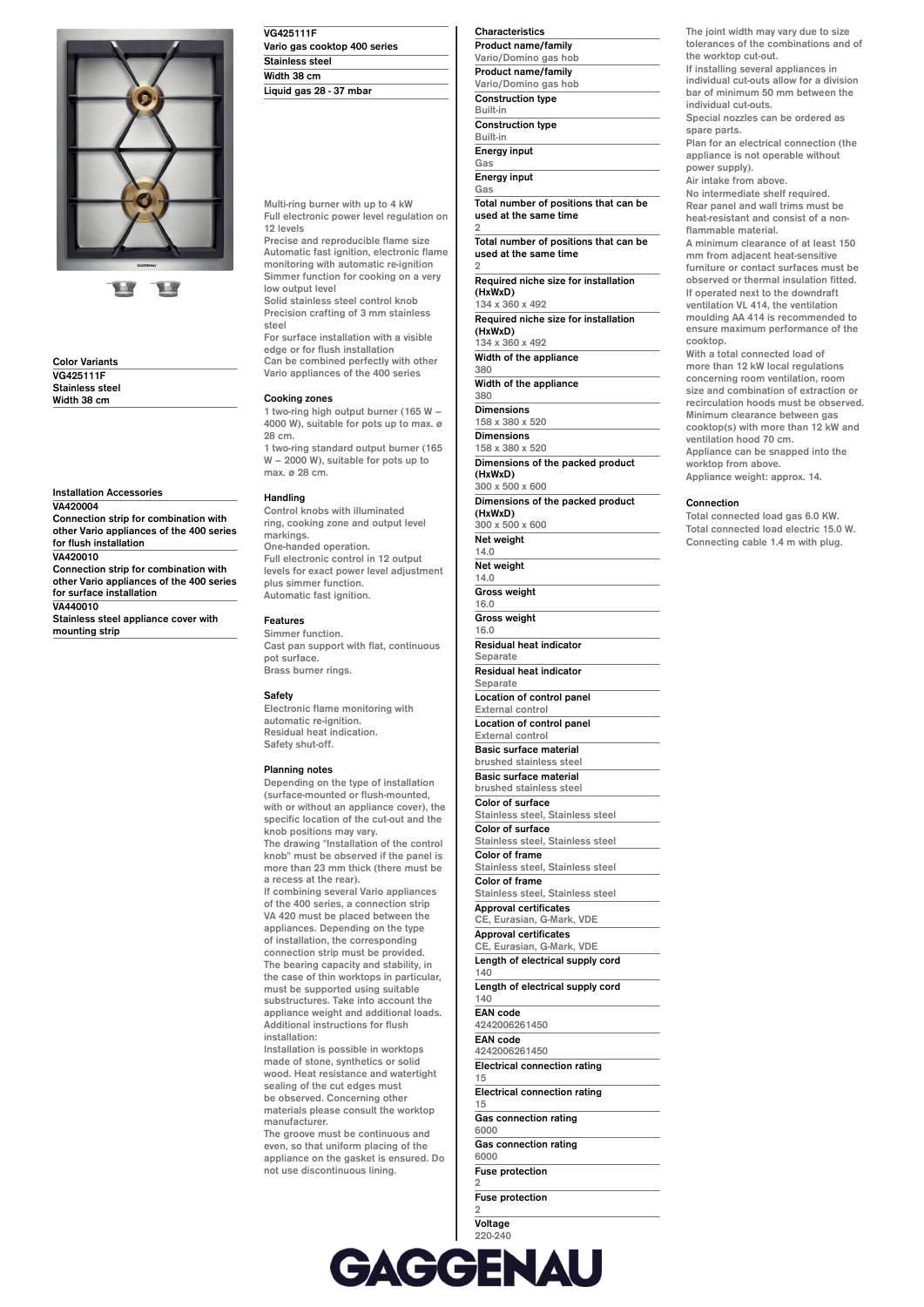| <b>VG425111F</b>             |  |
|------------------------------|--|
| Vario gas cooktop 400 series |  |
| <b>Stainless steel</b>       |  |
| Width 38 cm                  |  |
| Liquid gas 28 - 37 mbar      |  |
| created on 2022-06-14        |  |

Page 2

### Installation of the control knob; flush installation



measurements in mm

Installation of the control knob; surface mounting



Installation with appliance cover, surface mounting



measurements in mm

Installation with appliance cover, flush mounting



A:  $3.5^{0.5}$ 

measurements in mm



A: When installing with appliance cover, take the deeper cut-out<br>into consideration (observe separate planning notes) measurements in mm



measurements in mm